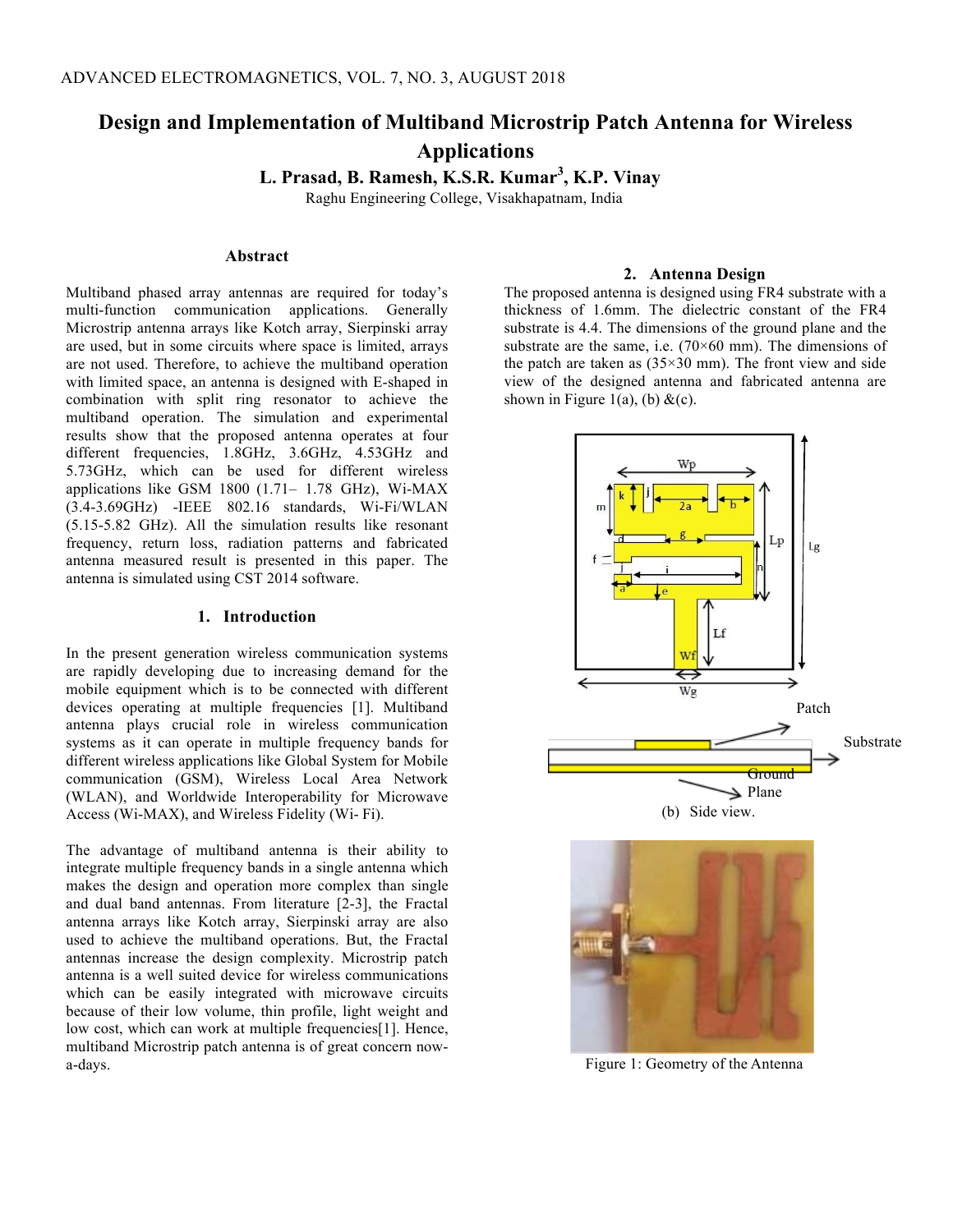The antenna is designed and simulated using Computer Simulation Technology tool. Slots are made in the patch to obtain multiband characteristics [4-6]. The dimensions of the antenna are tabulated as shown in Table 1.

| S.No           | Parameter               | Description                                                  | Value(mm)      |
|----------------|-------------------------|--------------------------------------------------------------|----------------|
| 1              | Wg                      | Width of the ground<br>plane                                 | 60             |
| $\overline{c}$ | $L_g$                   | Length of the ground<br>plane                                | 70             |
| 3              | $W_p$                   | Width of the patch                                           | 30             |
| 4              | $L_{p}$                 | Length of the patch                                          | 35             |
| 5              | Wf                      | Width of the feed                                            | 3              |
| 6              | Lf                      | Length of the feed                                           | 17.5           |
| 7              | a                       | Width of the SRR &<br>center arm of E                        | $\overline{4}$ |
| 8              | b                       | Width of the E-arms                                          | 7              |
| 9              | d                       | Gap between E & SRR                                          | 1              |
| 10             | e                       | Width of the SRR-<br>shaped slot                             | 5.5            |
| 11             | $\mathbf f$             | Length of SRR arm                                            | 1              |
| 12             | g                       | Rectangular junction<br>width between $E$ $\&$<br><b>SRR</b> | 5              |
| 13             | $\mathbf{i}$            | Length of the SRR-<br>shaped slot                            | 22             |
| 14             | $\overline{\mathbf{j}}$ | Slot length of SRR                                           | $\mathcal{E}$  |
| 15             | $\bf k$                 | Length of the slot in E-<br>shape                            | 12             |
| 16             | m                       | Length of E                                                  | 16.5           |
| 17             | n                       | Length of SRR                                                | 16.5           |

Table 1. Values of different parameters.

Microstrip line feeding is used for the proposed antenna as it is easy to fabricate. The length and width of the slots determine the resonant frequencies of the antenna [7-12]. By changing the proportions of the length and width of the slots multiband characteristics may change. The optimized parameters of the slots are chosen for fabrication.

#### **3. Simulation Results**

By simulating the design, four different resonant frequencies are obtained as indicated in figure 2. The four resonant frequencies are 1.8GHz, 3.6GHz, 4.53GHz and 5.73GHz respectively.



Figure 2:  $S_{11}$  parameter of the designed antenna.

For first resonating frequency i.e. for 1.8GHz, the return loss is -23.33dB. For second frequency i.e. for 3.6GHz the return loss is about -28.105dB, the third resonant frequency is obtained at 4.5GHz, where the return loss is about - 18.8dB.



Figure 3.VSWR plot of the simulated antenna.

The fourth resonating frequency is obtained at 5.73GHz with a return loss of -18.072dB. Figure 3 shows the VSWR plot of the designed antenna.

Ideally, the VSWR ranges between 1-2 which has been achieved for all four frequencies, i.e. at 1.8GHz, 3.6GHz, 4.53GHz and 5.73GHz respectively. The VSWR values at 1.8GHz, 3.6GHz, 4.53GHz and 5.73GHz is 1.1493, 1.0817,

1.2572 and 1.2855 respectively.

The radiation pattern of the antenna at different frequencies is depicted in figure 4. It can be seen that the radiation patterns are omnidirectional in E-plane.



Figure.4.1: Far-field radiation pattern for 1.8GHz



Figure 4.2: Farfield radiation pattern for 3.60GHz.

The radiation pattern shown in figure 4.2 at 3.6 GHz frequency shows the bidirectional nature with angular width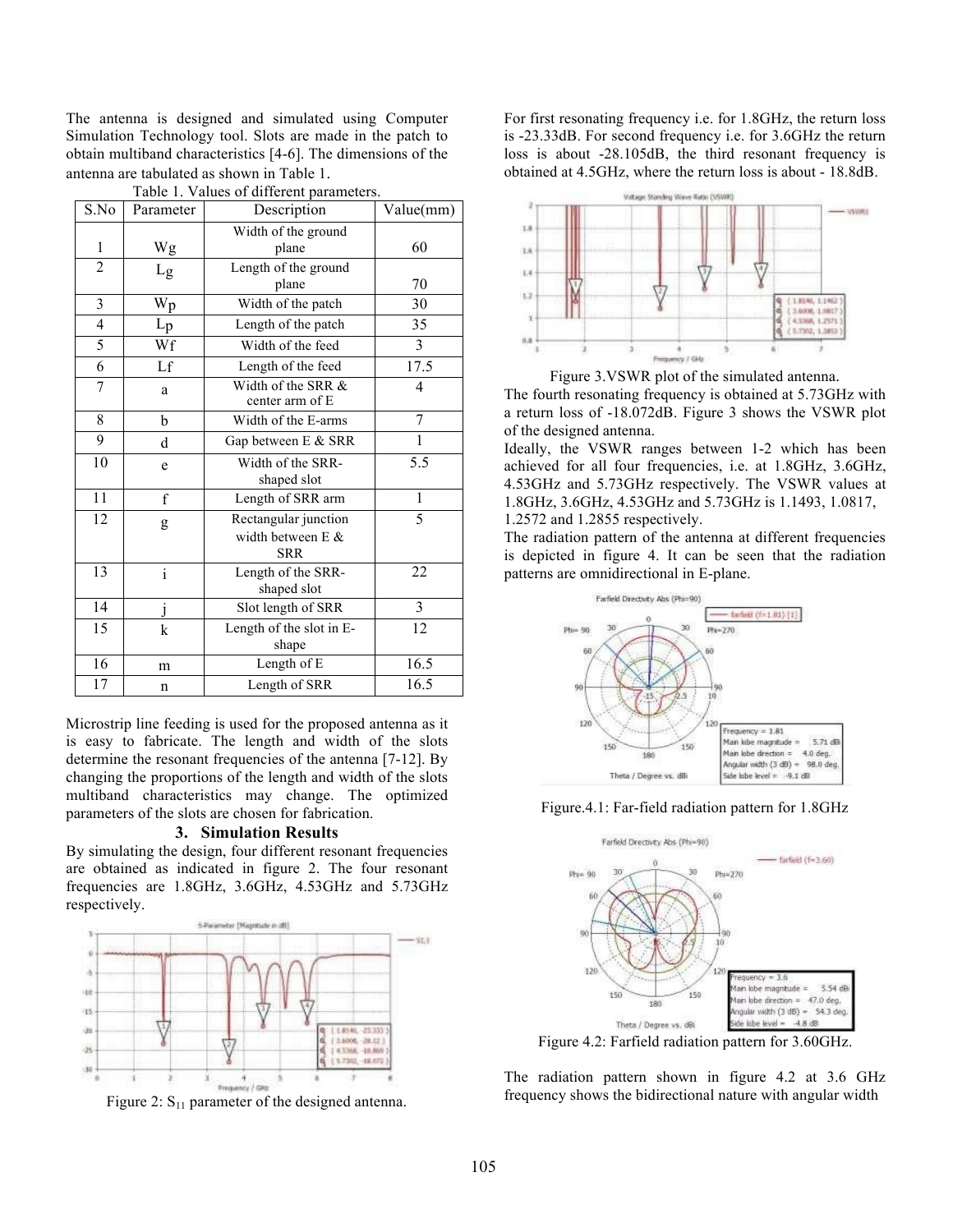of 54.3 deg. whereas the radiation pattern patterns shown in figures 4.1, 4.3 & 4.4 shows complete omnidirectional nature with greater angular widths i.e. 98 degrees at 1.81 GHz, 61.9 degrees at 4.53GHz and 117.8 degrees at 5.73 GHz. Therefore the angular width is reduces when the nature of the radiation pattern is changed from omnidirectional to bidirectional.



Figure 4.3: Farfield radiation pattern for 4.53GHz.



Figure 4.4: Farfield radiation pattern for 5.73GHz.

The radiation pattern shows directivity of 5.71 dBi and main lobe direction of 4.0 deg. for 1.8GHz frequency. The radiation pattern for 3.60 GHz frequency shows directivity of 5.54 dBi and main lobe direction as 47.0 deg. The radiation pattern shows directivity of 5.01 dBi and main lobe direction of 9.0 deg. for 4.53GHz frequency. The radiation pattern for 5.73 GHz frequency shows directivity of 5.32 dBi and main lobe direction as 8.0 deg. S11, VSWR and directivity of different frequencies are tabulated in table 2.

Table 2. Return loss, VSWR and directivity of different frequencies

| S.No | Frequency<br>$(\overline{GHz})$ | S11(dB)    | <b>VSWR</b> | Directivity |
|------|---------------------------------|------------|-------------|-------------|
|      | 1.81 GHz                        | $-23.33dB$ | 1.146       | 5.71dBi     |
| 2.   | 3.60 GHz                        | $-28.11dB$ | 1.08        | 5.54dBi     |
| 3.   | 4.53 GHz                        | $-18.86dB$ | 1.25        | 5.01dBi     |
|      | 5.73 GHz                        | $-18.07dB$ | 1.28        | 5.32dBi     |

The surface current distribution along the antenna at different resonant frequencies is presented in figure 5.



Figure 5.1: Surface current at 1.8GHz.



Figure 5.2: Surface current at 3.6GHz.



Figure 5.3: Surface current at 4.53GHz.



Figure 5.4: Surface current at 5.73GHz.

Different frequencies obtained and their applications are tabulated in table 3.